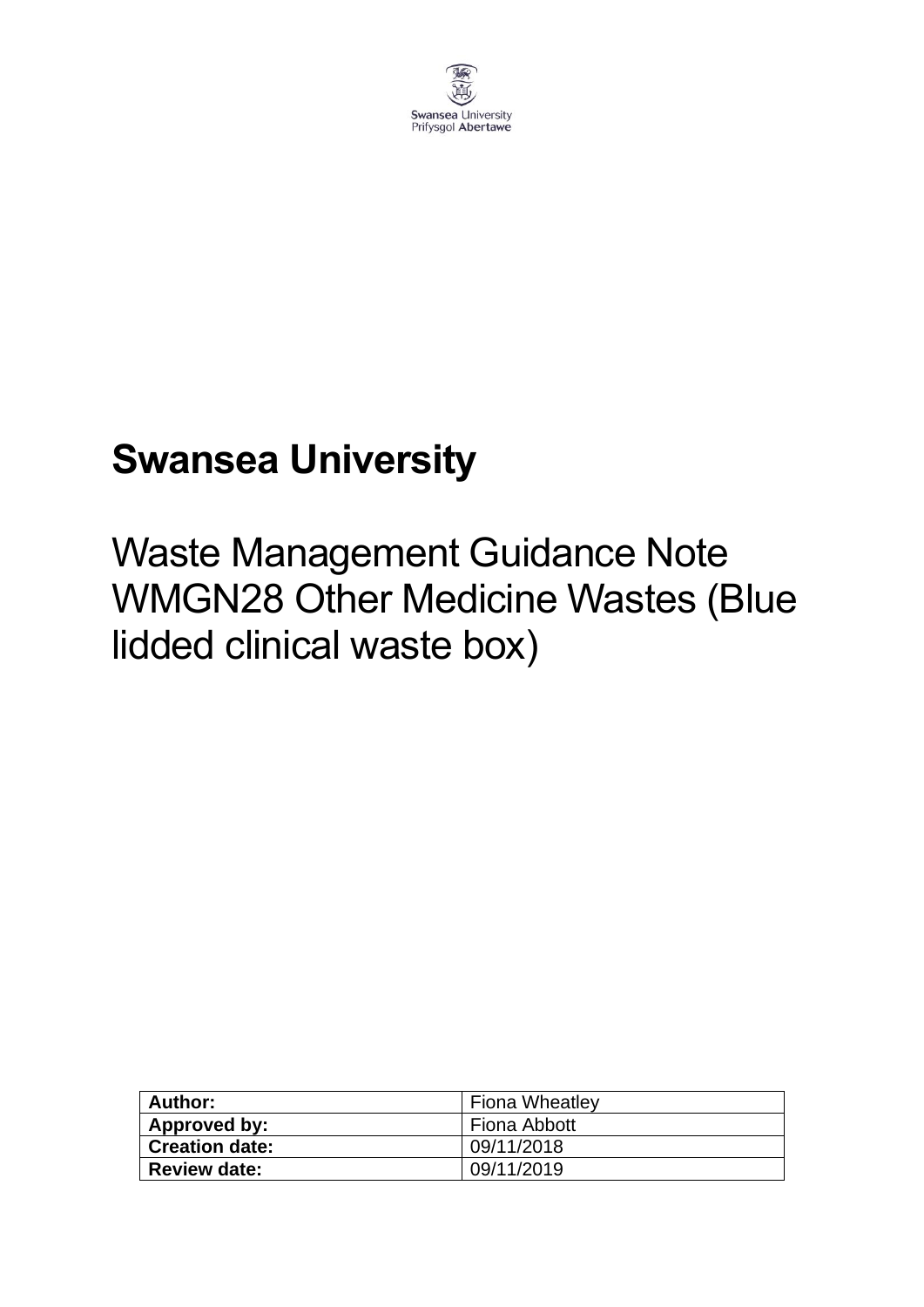| <b>Waste Management Guidance Note WMGN28</b><br>Other Medicine Wastes; Not Cytotoxic or Cytostatic |                                        |
|----------------------------------------------------------------------------------------------------|----------------------------------------|
| <b>Location Generated</b>                                                                          | Laboratory or clinic                   |
| <b>EWC</b>                                                                                         | 18 01 09 / 18 02 08                    |
| <b>Type</b>                                                                                        | <b>Waste Category</b>                  |
|                                                                                                    | Controlled - Non-hazardous waste       |
| <b>Disposal Method</b>                                                                             | Segregated for incineration            |
| Bin/Bag Type                                                                                       | Blue topped yellow ridged clinical box |
|                                                                                                    | 7ltr, 11ltr, 24ltr                     |

## **Duty of Care Requirements**

EWC 18-01-09 "Medicines other than those mentioned in 18 01 08"(Non-hazardous) EWC 18 02 08 "Medicines other than those mentioned in 18 02 07" (Non-hazardous)

**Description**; Clinical waste medicines (not cytotoxic and cytostatic) from human or animal healthcare, for incineration only.

It is a legal requirement under the Hazardous Waste Regulations to segregate hazardous wastes from non-hazardous waste and to ensure all wastes are correctly classified. Incorrectly disposing of hazardous waste via a non-hazardous waste stream can lead to legal and financial penalties dependent upon the severity of the noncompliance. The Department of Health Technical Memorandum 07-01: Safe Management of Healthcare Waste<sup>1</sup>, provides comprehensive guidance on the disposal of healthcare waste in line with industry standards, and legal requirements, and outlines the nationally recognised colour coded system for healthcare/clinical wastes.

> **Other Medicine Wastes** (Not Cytotoxic or Cytostatic)

**Figure 1 – Description**

#### **Items**

Non-cytotoxic/cytostatic waste medicines e.g. medicines that have been used in the treatment of patients such as unused, or part used, or out of date;

- Tablets
- Creams
- Liquid dose medicines
- Medicine patches

<sup>1</sup> [Department of Health Technical Memorandum 07-01: Safe Management of](https://www.gov.uk/government/publications/guidance-on-the-safe-management-of-healthcare-waste)  [Healthcare Waste](https://www.gov.uk/government/publications/guidance-on-the-safe-management-of-healthcare-waste)